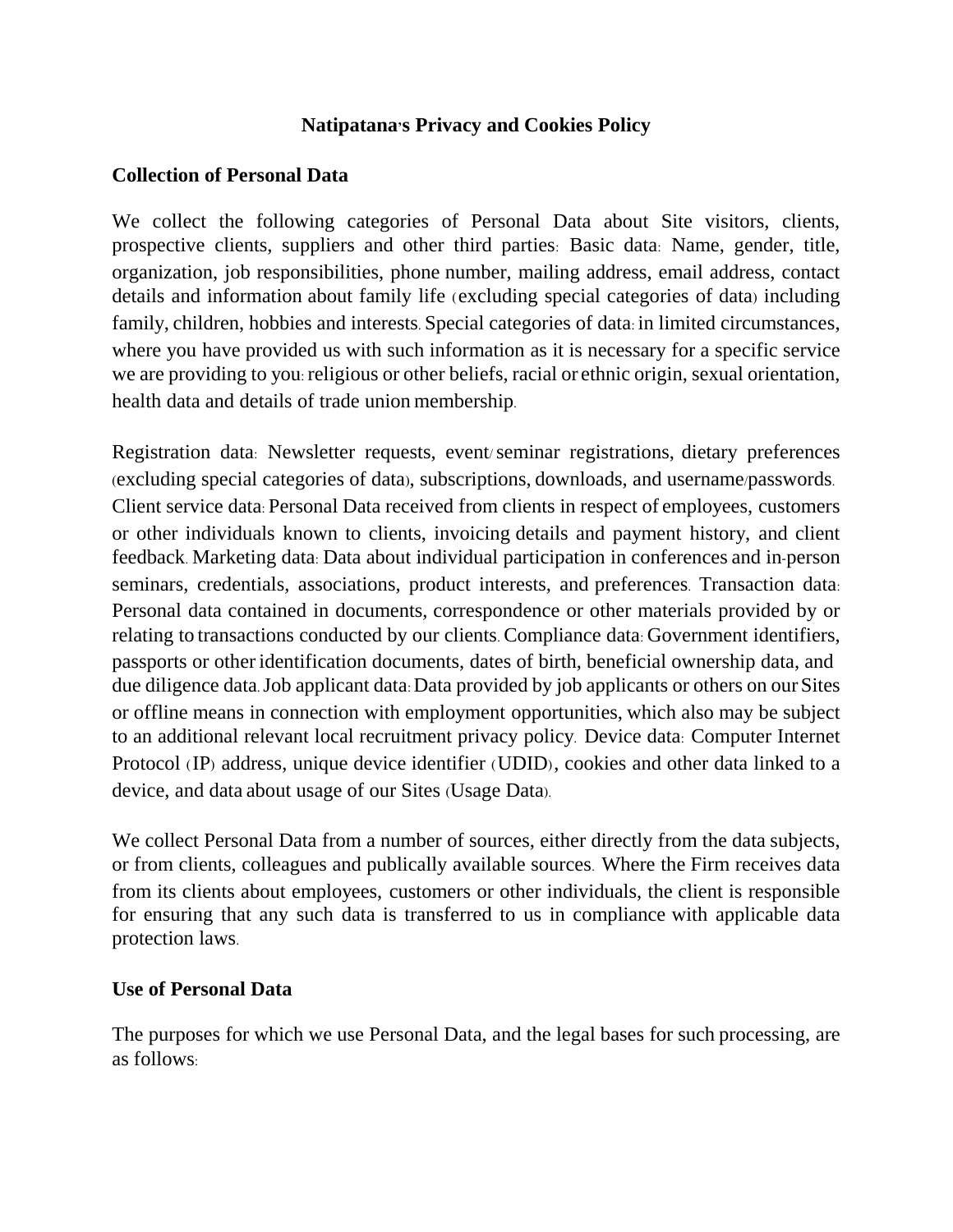To provide legal advice and respond to inquiries we use basic data, registration data, client service data, and device data. We need to process your information in this way in order to perform our obligations under our contracts with our clients.

To manage our business operations and administer our client relationships we use basic data, special categories of data, registration data, marketing data and client service data. This processing is necessary in order to perform our obligations under our contracts with our clients (e.g. issuing and processing invoices) and suppliers (e.g. managing the supply of goods and services to the Firm).

To make our Sites more intuitive and easy to use we use device data. It is necessary for our legitimate interests to monitor how our Sites are used to help us improve the layout and information available on our Sites and provide a better service to our Site users.

To protect the security and effective functioning of our Sites and information technology systems we use basic data, registration data, transaction data, and device data. It is necessary for our legitimate interests to monitor how our Sites are used to detect and prevent fraud, other crimes and the misuse of our Sites. This helps us to ensure that you can safely use our Sites.

To provide relevant marketing such as providing you with information about events or services that may be of interest to you including legal services, legal updates, client conferences or networking events, and groups of specific interest (e.g. specific types of networking groups) we use marketing data, basic data, special categories of data, registration data, client service data, and device data. It is necessary for our legitimate interests to process this information in order to provide you with tailored and relevant marketing, updates and invitations.

To address compliance and legal obligations, such as complying with the Firm's tax reporting obligations, checking the identity of new clients and to prevent money laundering and/or fraud we use compliance data, basic data, registration data, transaction data, and device data. This processing is necessary for the purposes of complying with legal requirements to which we are subject.

To consider individuals for employment and contractor opportunities and manage onboarding procedures we use job applicant data and compliance data. The processing is necessary for the purposes of recruitment and on-boarding and for complying with legal obligations to which we are subject and which may be subject to a relevant local recruitment privacy policy.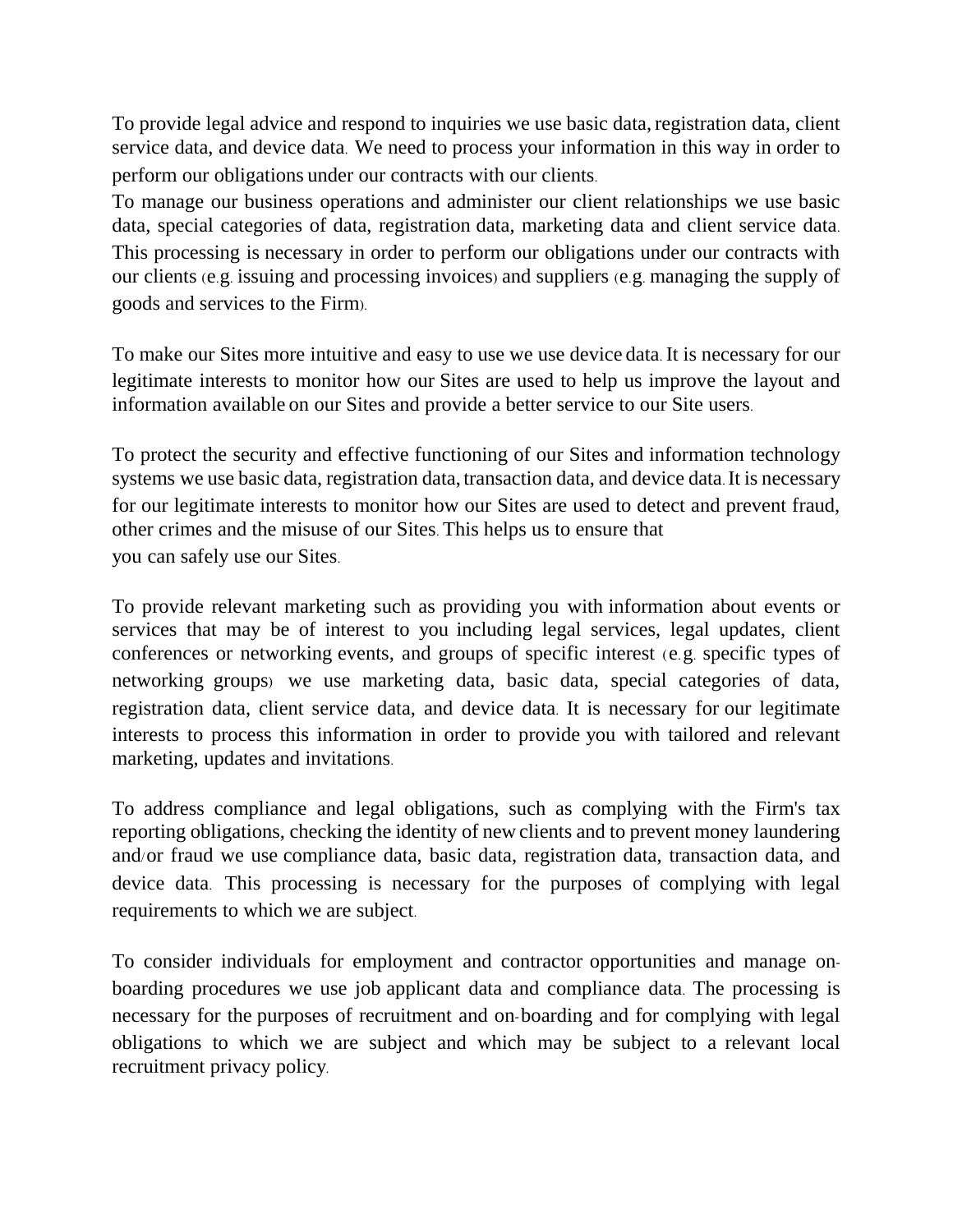## **Sharing of Personal Data**

We may share Personal Data within our Firm and our contractors.

Suppliers and service providers: We share Personal Data with suppliers and service providers to enable such parties to perform functions on our behalf and under our instructions in order to carry out the purposes identified above. These include: infrastructure and IT services providers, for example, the providers of our client intake system, our finance systems and our customer relationship management databases; third party consultants who provide us with support in respect of business analytics and marketing campaigns; and the providers of external venues where we host conferences and events. We require such parties by contract to provide reasonable security for Personal Data and to use and process such Personal Data on our behalf only. Financial institutions: We share Personal Data with financial institutions in connection with invoicing and payments. Corporate purchasers: We may share Personal Data with any corporate purchaser or prospect to the extent permitted by law as part of any merger, acquisition, sale of Firm assets, or transition of service to another provider, as well as in the event of insolvency, bankruptcy, or receivership in which Personal Data would be transferred as an asset of the Firm. Mandatory disclosures and legal claims: We share Personal Data in order to comply with the Firm's tax reporting obligations, comply with any subpoena, court order or other legal process, to comply with a request from our regulators, governmental request or any other legally enforceable demand. We also share Personal Data to establish or protect our legal rights, property, or safety, or the rights, property, or safety of others, or to defend against legal claims. If you have questions about the parties with which we share Personal Data, please contact us as specified below.

You have control regarding our use of Personal Data for direct marketing. In certain markets, you will need to expressly consent before receiving marketing. In allmarkets, you can choose to not receive such communications at any time. If you no longer wish to receive any marketing communications, remain on a mailing list to which you previously subscribed, or receive any other marketing communication, please follow the unsubscribe link in the relevant communication or contact us as per below.

We use and engage certain providers to use cookies, web beacons, and similar tracking technologies (collectively, "cookies") on our Sites.

What are cookies?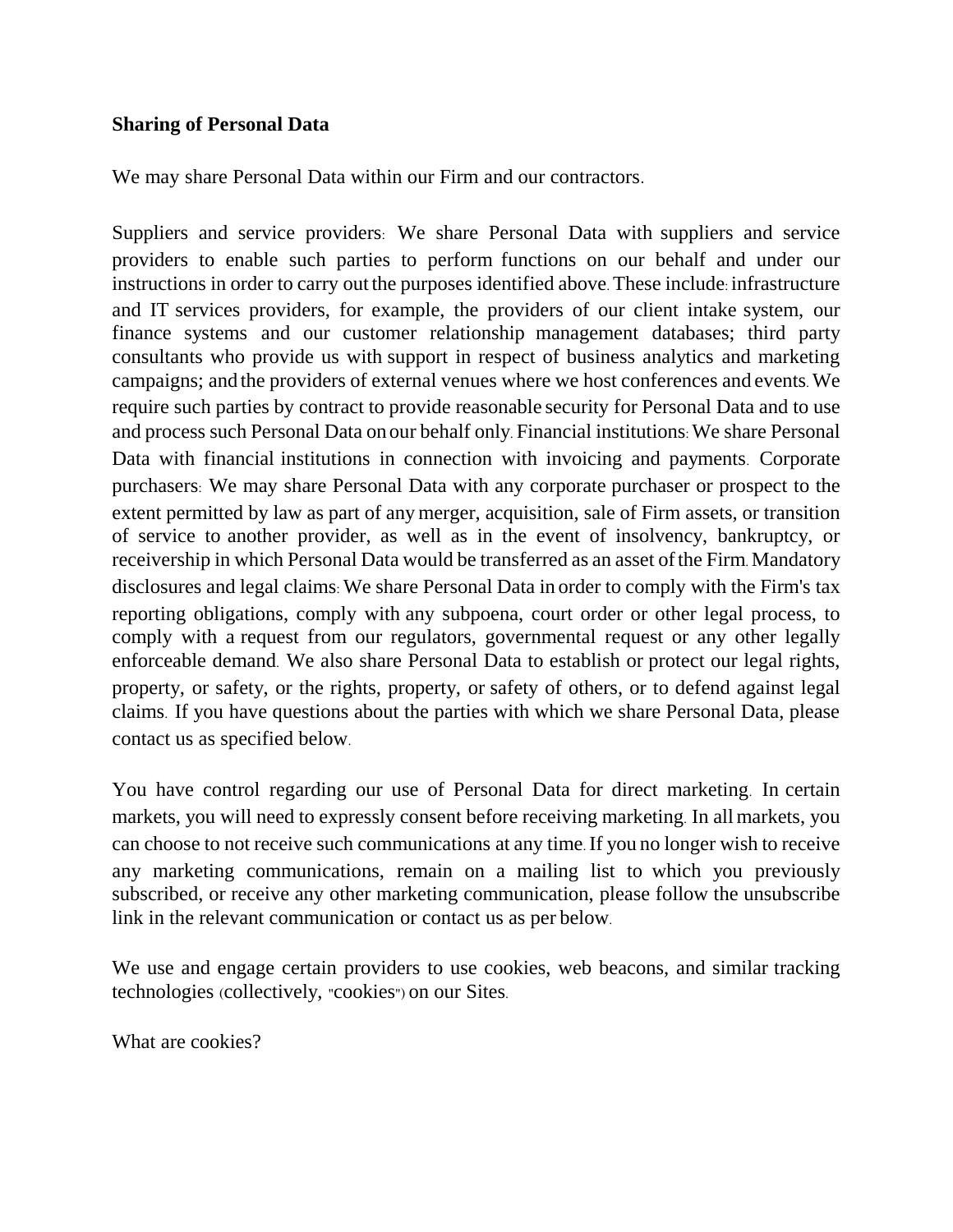Cookies are small amounts of data that are stored on your browser, device, or the page you are viewing. Some cookies are deleted once you close your browser, while

other cookies are retained even after you close your browser so that you can be recognized when you return to a websites. More information about cookies and how they work is available at All About Cookies.

How do we use cookies?

We use cookies, and allow certain third parties to place cookies on our Sites, in order to provide the Sites and services, gather information about your usage patterns when you navigate the Sites in order to enhance your personalized experience, and to understand usage patterns to improve our Sites, products, and services.

Cookies on our Sites are generally divided into the following categories: Operational Cookies: These are required for the operation of our Sites. They include, for example, cookies that enable you to log into secure areas. These cookies are session cookies that are erased when you close your browser.

Analytical/Performance Cookies: These allow us to recognize and count the number of users of our Sites and understand how such users navigate through our Sites. This helps to improve how our Sites works, for example, by ensuring that users can find what they are looking for easily. These cookies are session cookies which are erased when you close your browser. We use Google Analytics, and you can see below for how to control the use of cookies by Google Analytics.

Functional Cookies: These improve the functional performance of our Sites and make it easier for you to use. For example, cookies are used to remember that you have previously visited the Sites and asked to remain logged into it. These cookies qualify as persistent cookies, because they remain on your device for us to use during a next visit to our Sites. You can delete these cookies via your browser settings. Cookie Pop Up – We use a cookie to determine if you have read our cookies consent pop up and to ensure we do not show it to you again when you dismiss it.

What are your options if you do not want cookies on your computer? You can review your Internet browser settings, typically under the sections " Help" or "Internet Options," to exercise choices you have for certain Cookies. If you disable or delete certain Cookies in your Internet browser settings, you might not be able to access or use important functions or features of this Sites, and you may be required to re-enter your log-in details.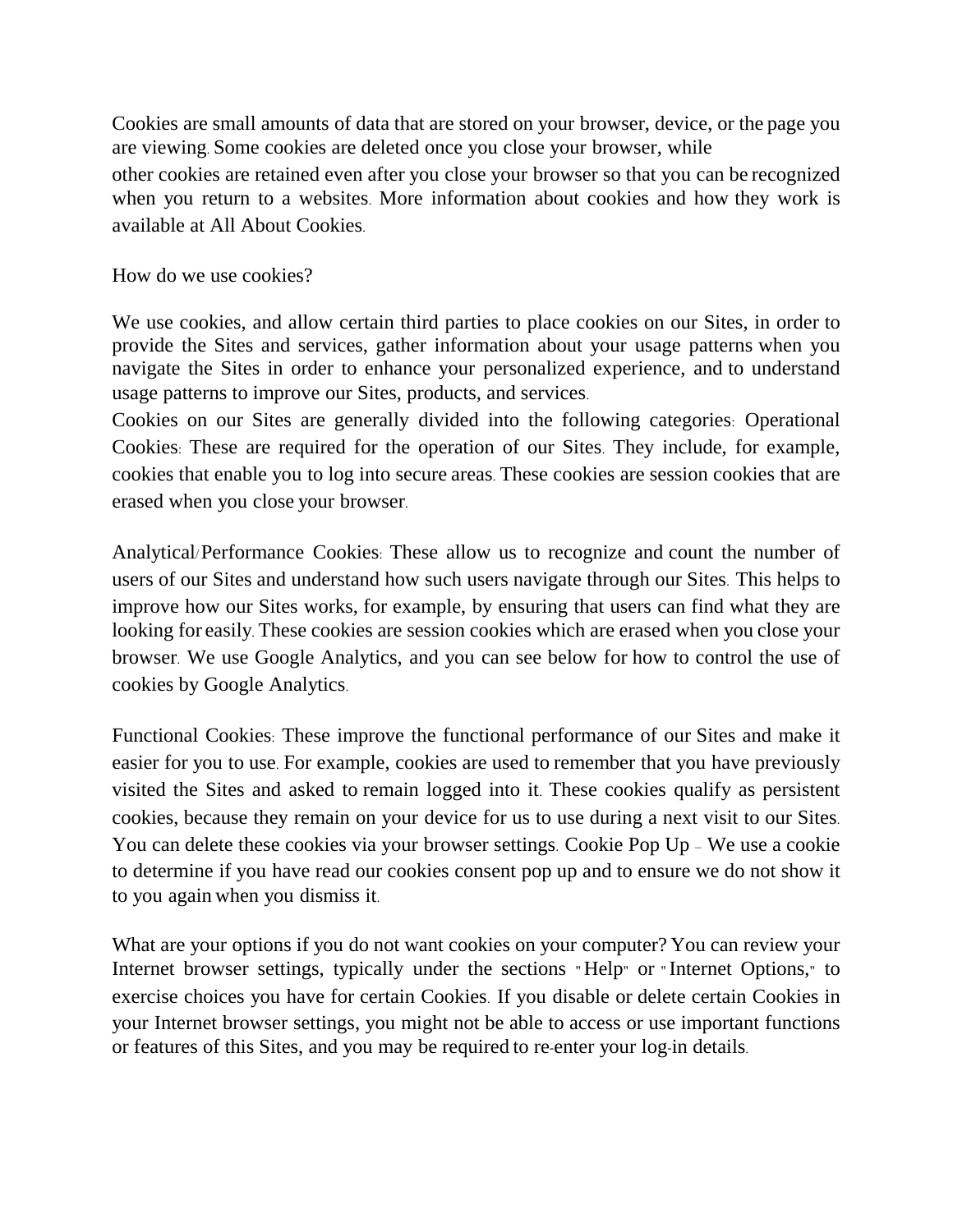To learn more about the use of cookies for Google analytics and to exercise choice regarding such cookies, please visit the Google Analytics Opt-out Browser Add-on. If you are in the European Economic Area (EEA) you have the following rights: Access. Subject to certain exceptions, you have the right to request a copy of the Personal Data we are processing about you, which we will provide to you in electronic form. At our discretion we may require you to prove your identity before providing the requested information. If you require multiple copies of your Personal Data, we may charge a reasonable administration fee.

Rectification. You have the right to require that any incomplete or inaccurate Personal Data that we process about you is amended. Deletion. You have the right to request that we delete Personal Data that we process about you, unless we are required to retain such data in order to comply with a legal obligation or to establish, exercise or defend legal claims.

Restriction. You have the right to request that we restrict our processing of your Personal Data where: you believe such data to be inaccurate; our processing is unlawful; or we no longer need to process such data for a particular purpose, but where we are not able to delete the data due to a legal or other obligation or because you do not want us to delete it. Portability. You have the right to request that we transmit the Personal Data we hold in respect of you to another data controller, where this is: personal information which you have provided to us; and we are processing that data on the basis of your consent or in order to perform our obligations under contract to you (such as to provide legal services).

Objection. Where the legal justification for our processing of your Personal Data is our legitimate interest, you have the right to object to such processing on grounds relating to your particular situation. We will abide by your request unless we have compelling legitimate grounds for the processing which override your interests and rights, orif we need to continue to process the data for the establishment, exercise or defence of a legal claim.

Withdrawing Consent. If you have consented to our processing of your Personal Data, you have the right to withdraw your consent at any time, free of charge This includes cases where you wish to opt out from marketing messages that you receive from us.

If you are in the EEA you also have the right to lodge a complaint with the local data protection authority if you believe that we have not complied with applicable data protection laws. Access a list of local data protection authorities in EEA countries.

We have implemented technical and organisational measures in an effort to safeguard the Personal Data in our custody and control. Such measures include: restricting access to Personal Data to staff and service providers on a need-to-know basis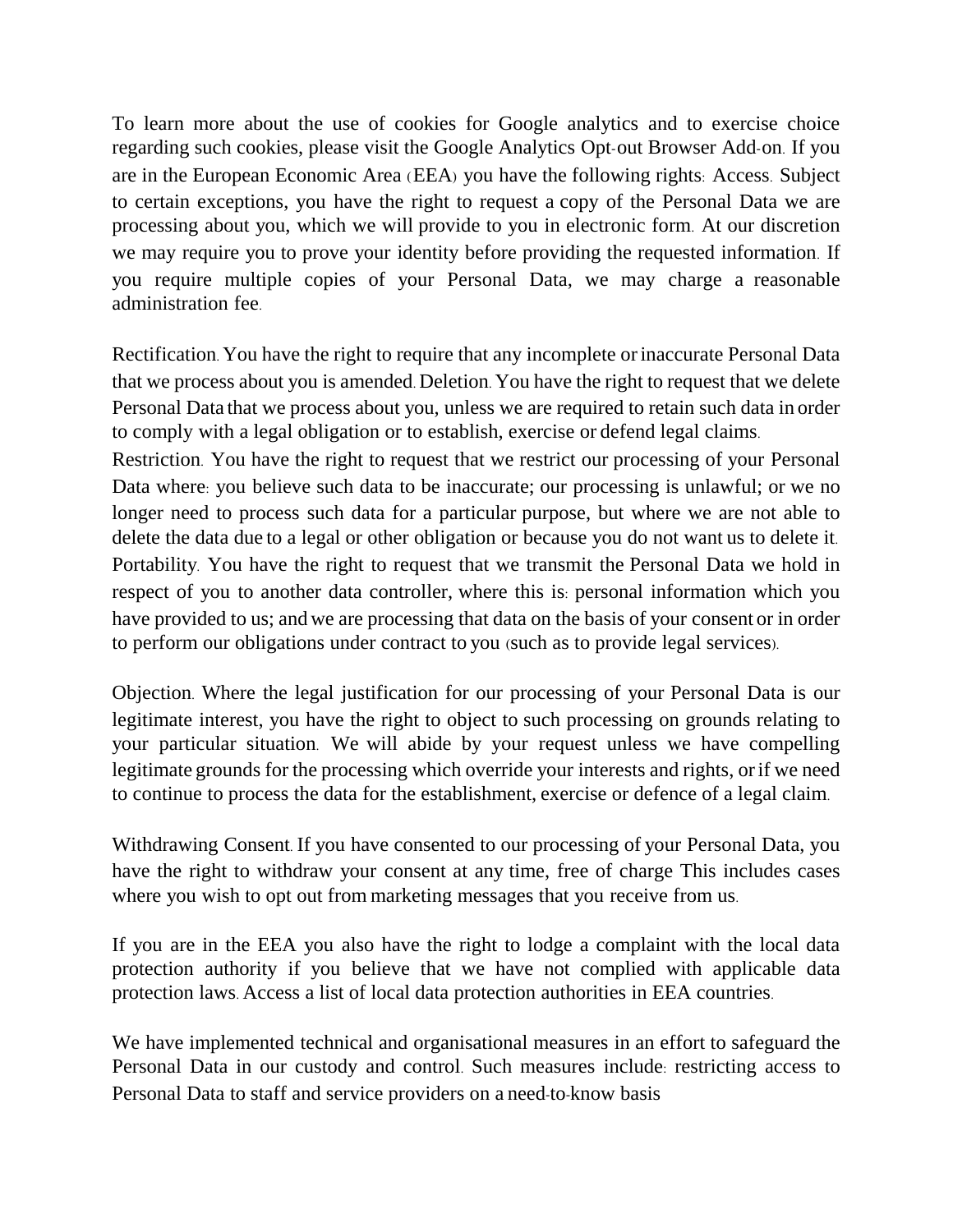While we endeavour to always protect our systems, sites, operations and information against unauthorized access, use, modification and disclosure, due to the inherent nature of the Internet as an open global communications vehicle and other risk factors, we cannot guarantee that any information, during transmission or while stored on our systems, will be absolutely safe from intrusion by others. You also have an important role in protecting Personal Data. You should not share any username, password or other authentication data provided to you with anyone, and we recommend that you do not re-use passwords across more than one website or application. If you have any reason to believe that your username or password has been compromised, please contact us as detailed below.

We transfer Personal Data to jurisdictions as necessary for the purposes described above, including to jurisdictions that may not provide the same level of data protection as your home country. In particular, our Sites are hosted on servers in Thailand. If you are located in a non-Thailand jurisdiction, the transfer of Personal Data is necessary to provide you with the requested information and/or to perform any requested transaction. When you submit personal information to us you are transferring your data across borders.

1. What are the consequences of not providing Personal Data?

You are not required to provide all Personal Data identified in this Privacy & Cookies Statement to use our Sites or to interact with us offline, but certain functionality will not be available if you do not provide Personal Data. If you do not provide Personal Data, we may not be able to respond to your request, provide legal services to you, or provide you with marketing that we believe you would find valuable.

2. Do we engage in automated decision-making without human intervention?

We do not use automated decision-making without human intervention, including profiling, in a way that produces legal effects concerning you or otherwise significantly affects you.

3. Do the Sites honor do not track ("DNT") signals sent via browsers?

Given the divergent practices of organizations that offer browsers and the lack of a standard in the marketplace, we generally do not respond to DNT signals at this time.

4. How long do we retain Personal Data?

We typically retain Personal Data related to marketing activities for as long as you accept marketing communications from us, and we will securely delete such data in accordance